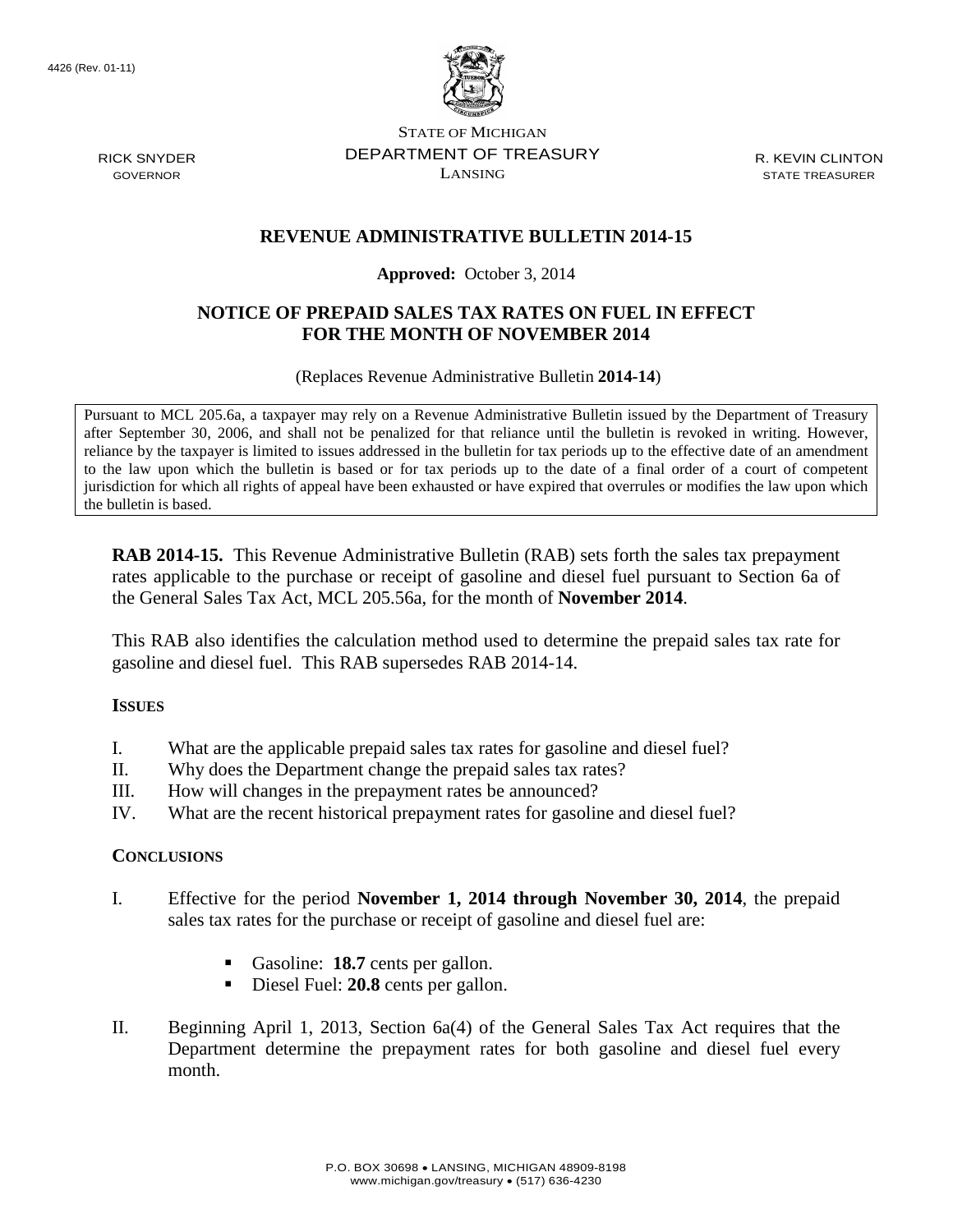- III. The Department will publish an RAB setting forth prepayment rates for both gasoline and diesel fuel no later than the tenth day of the month immediately preceding the month in which the rates are effective. **The RAB will be published in the Reference Library (Revenue Administrative Bulletins) section of the Michigan Department of Treasury website at: www.michigan.gov/treasury.**
- IV. Recent historical sales tax prepayment rates for gasoline and diesel fuel, as applicable, are set forth below:
	- a. Effective November 1, 2013 through November 30, 2013, the rate for gasoline was established at 19.2 cents per gallon and the rate for diesel fuel was established at 22.0 cents per gallon.
	- b. Effective December 1, 2013 through December 31, 2013, the rate for gasoline was established at 18.2 cents per gallon and the rate for diesel fuel was established at 21.6 cents per gallon.
	- c. Effective January 1, 2014 through January 31, 2014, the rate for gasoline was established at 17.4 cents per gallon and the rate for diesel fuel was established at 21.4 cents per gallon.
	- d. Effective February 1, 2014 through February 28, 2014, the rate for gasoline was established at 17.2 cents per gallon and the rate for diesel fuel was established at 21.4 cents per gallon.
	- e. Effective March 1, 2014 through March 31, 2014, the rate for gasoline was established at 17.7 cents per gallon and the rate for diesel fuel was established at 21.4 cents per gallon.
	- f. Effective April 1, 2014 through April 30, 2014, the rate for gasoline was established at 18.4 cents per gallon and the rate for diesel fuel was established at 23.0 cents per gallon.
	- g. Effective May 1, 2014 through May 31, 2014, the rate for gasoline was established at 19.9 cents per gallon and the rate for diesel fuel was established at 23.0 cents per gallon.
	- h. Effective June 1, 2014 through June 30, 2014, the rate for gasoline was established at 20.2 cents per gallon and the rate for diesel fuel was established at 22.4 cents per gallon.
	- i. Effective July 1, 2014 through July 31, 2014, the rate for gasoline was established at 20.2 cents per gallon and the rate for diesel fuel was established at 22.0 cents per gallon.
	- j. Effective August 1, 2014 through August 31, 2014, the rate for gasoline was established at 21.0 cents per gallon and the rate for diesel fuel was established at 21.7 cents per gallon.
	- k. Effective September 1, 2014 through September 30, 2014, the rate for gasoline was established at 19.6 cents per gallon and the rate for diesel fuel was established at 21.5 cents per gallon.